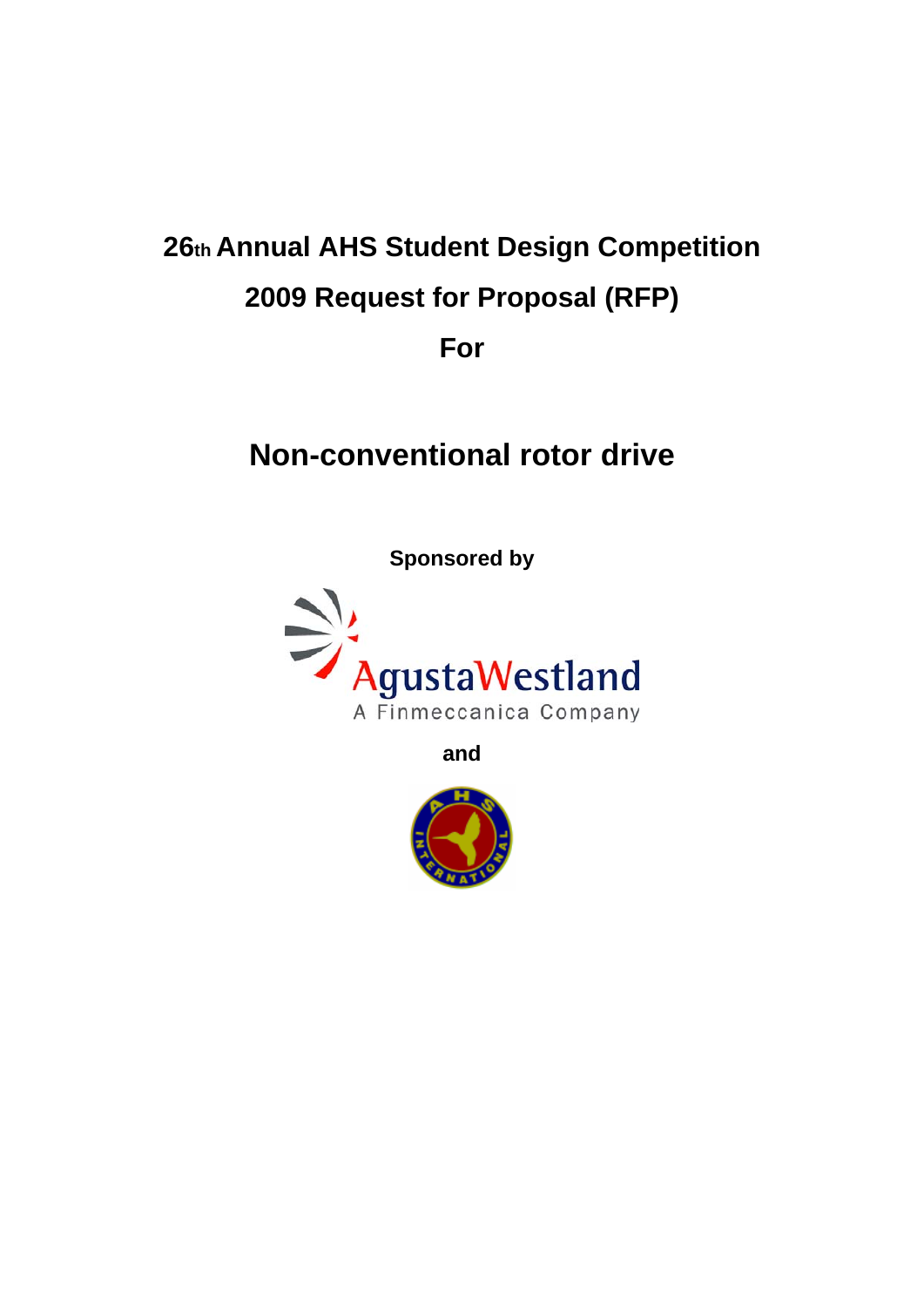# **Table of Contents**

| $\mathfrak{D}$           |  |
|--------------------------|--|
| 3.                       |  |
| $\overline{4}$           |  |
| $\overline{\mathcal{L}}$ |  |
|                          |  |
|                          |  |
|                          |  |
|                          |  |
| 6.                       |  |
|                          |  |
|                          |  |
| $\mathfrak{D}$           |  |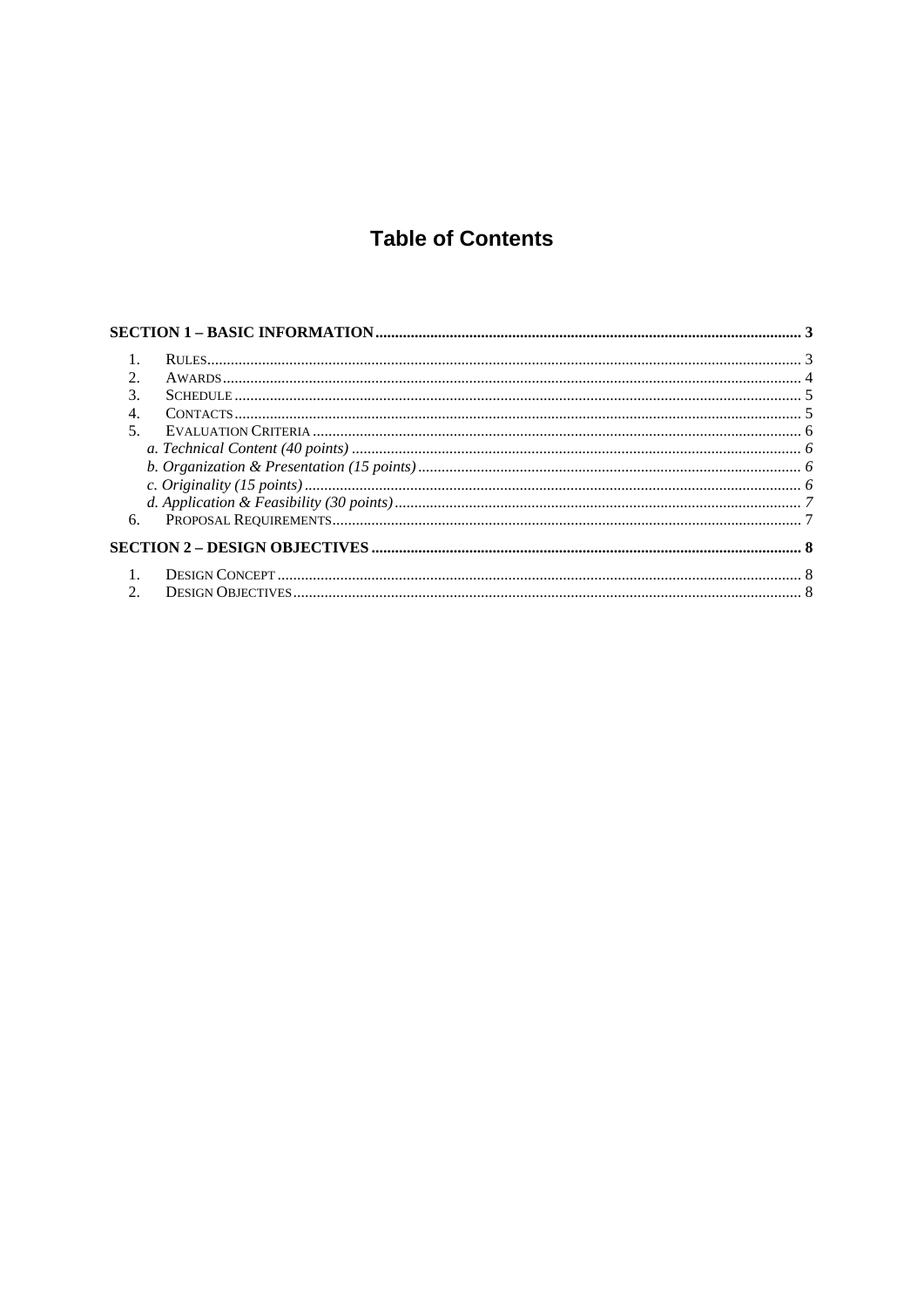# **Section 1 – Basic Information**

### *1. Rules*

a. Competition categories include:

- Graduate Student Category
- Undergraduate Student Category
- New Entrant Category

The "New Entrant" category is open to all schools (graduate and undergraduate) that have not participated in at least 2 of the prior 3 competitions.

b. All undergraduate and graduate students may participate in this competition. Schools are encouraged to form project teams. The maximum number of students on each team is 10.

The development of multi-university cooperative teams is strongly endorsed, for the added educational and project management experience. For multi-university teams, the maximum number of participants is equal to 12. This is in order to allow one equivalent project coordinator for each university. To prevent fragmentation of tasks, the maximum number of universities on a cooperative team is 2. Regardless of the nationality of the participant teams, all submittals and communications to AHS shall be in English

c. The classification of a team is determined by the highest education level of any member of the team. Part-time students may participate at the appropriate graduate or undergraduate level.

d. "New Entrant" team proposals will be judged at the appropriate graduate or undergraduate level, and evaluated for the best "New Entrant" category from the group of all New Entry teams.

e. Only one design proposal may be submitted by each student or team; however a university or college may enter multiple teams, each with its own individual proposal.

f. Final proposals must be submitted to AHS International in digital format readable using Adobe Acrobat (requests for exceptions will be considered in advance). All documents submitted shall use a font size of at least 10 point and a spacing that is legible and enhances document presentation.

g. Graduate category submissions shall be no more than 100 pages and undergraduate submissions shall be no more than 50 pages (including all figures, drawings, photographs, and appendices). The cover page, table of contents, lists of figures/tables, nomenclature, and references are not to be considered part of the page limit. Pages shall be 8½ x 11 inches, with the exception that 8 pages may be larger fold-out pages up to a maximum size of 11 x 17 inches. Penalties will be applied if the page limit is exceeded.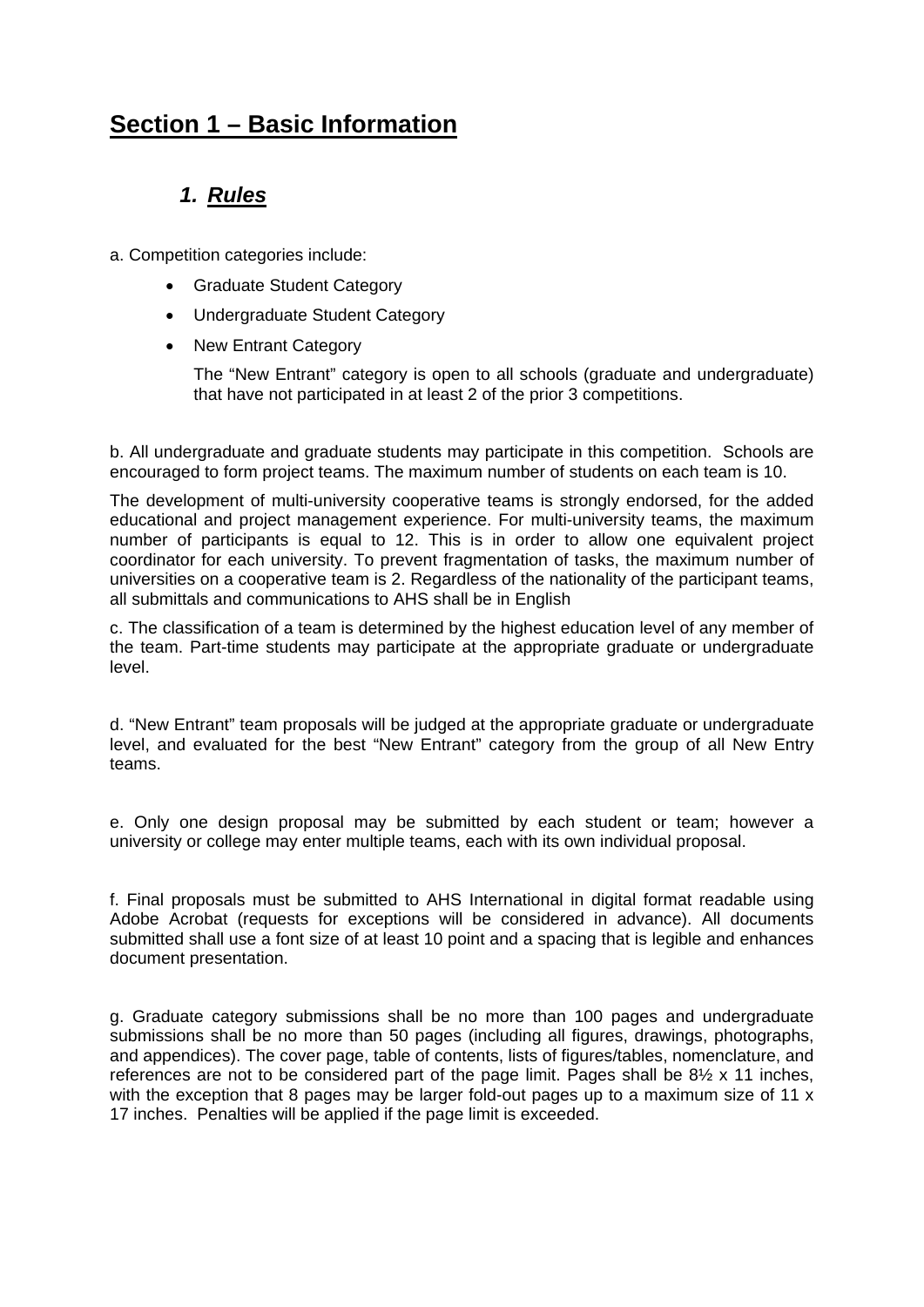h. The Final Submittal shall be a single PDF file composed of a self-contained Executive Summary Briefing, limited to no more than 20 pages and the Final Proposal, limited to 50 or 100 pages as appropriate for the category. The Executive Summary Briefing is not to be considered part of the page limit. No additional technical content can be included in the executive summary. This is to prevent improper use of this medium to exceed the previously stated submission size. The executive summary can take the form of a viewgraph-style presentation, but will be part of the .pdf file. The reader is referred to section 6.5 for a description of the Executive Summary Briefing.

i. For all submittals, an inside cover page must include the printed name, educational level and signature of each student who participated. Submittals *must* be the work of the students, but guidance may come from Faculty Advisor(s), and must be acknowledged on this signature page. Design projects for which any student receives academic credit must be identified as such on this signature page.

j. If any student or design team withdraws their project from the competition, the student or team leader must notify the AHS National Headquarters Office immediately in writing.

### *2. Awards*

The submittals will be judged in 2 primary categories:

Graduate Category:

- $\bullet$  1st place \$1300
- $2<sub>nd</sub>$  place \$650

Undergraduate Category:

- $\bullet$  1st place \$700
- $\bullet$  2nd place \$350

In addition, the best new entrant will be awarded \$500. Certificates will be presented to each member of the winning team and to their faculty advisors for display at the school. The 1st place winner, or a team representative, in each category will be expected to present a technical summary of their design at the 2009 AHS International Annual Forum. Presenters will receive complimentary registration and Eurocopter will reimburse up to \$1000 in expenses to help defray the cost of attendance.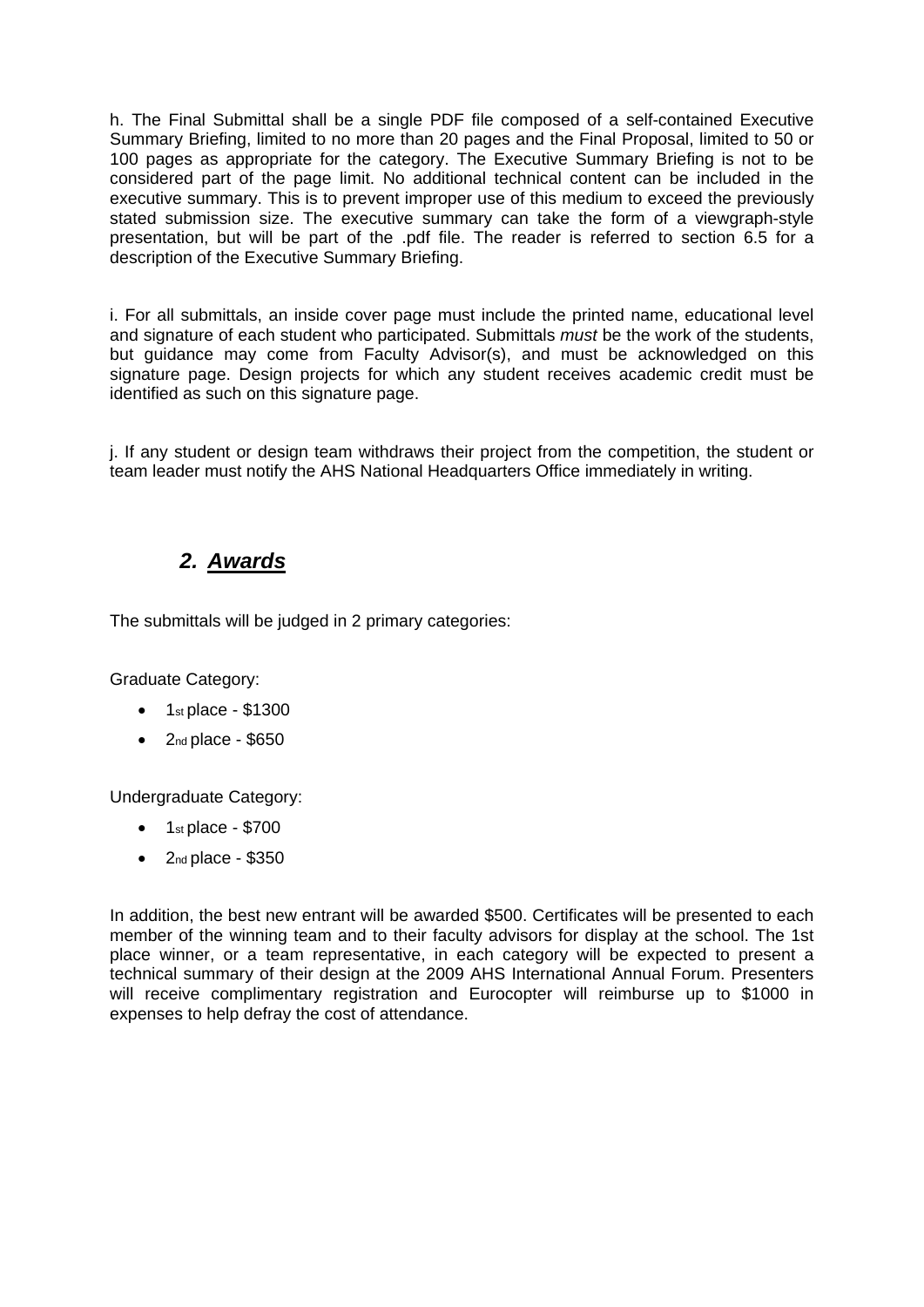# *3. Schedule*

Scheduled milestones and deadline dates for submission of the proposal and related material are as follows:

| a. AHS Issue of Request for Proposal (RFP).                 | September 1, 2008 |
|-------------------------------------------------------------|-------------------|
| b. Submit Letter of Intent to Participate.                  | February 16, 2009 |
| c. Teams submit Requests for Information/Clarification.     | February 28, 2009 |
| d. AHS issues responses to questions                        | March 31, 2009    |
| e. Teams submit Final Proposals.                            | June 01, 2009     |
| f. The Sponsor notifies AHS of results.                     | August 10, 2009   |
| g. AHS announces winners.                                   | August 20, 2009   |
| h. Winning teams present Executive Summary at AHS Forum 66. | May, 2010         |

All questions and requests for information/clarification that are submitted by teams to AHS will be distributed with answers to all participating teams. The proposal must be postmarked by June 01, 2009.

# *4. Contacts*

All correspondence will be directed to:

Kim Smith, Deputy Director AHS International 217 N. Washington Street Alexandria, VA 22314 Phone: (703) 684-6777 Fax: (703) 739-9279 Email: kim@vtol.org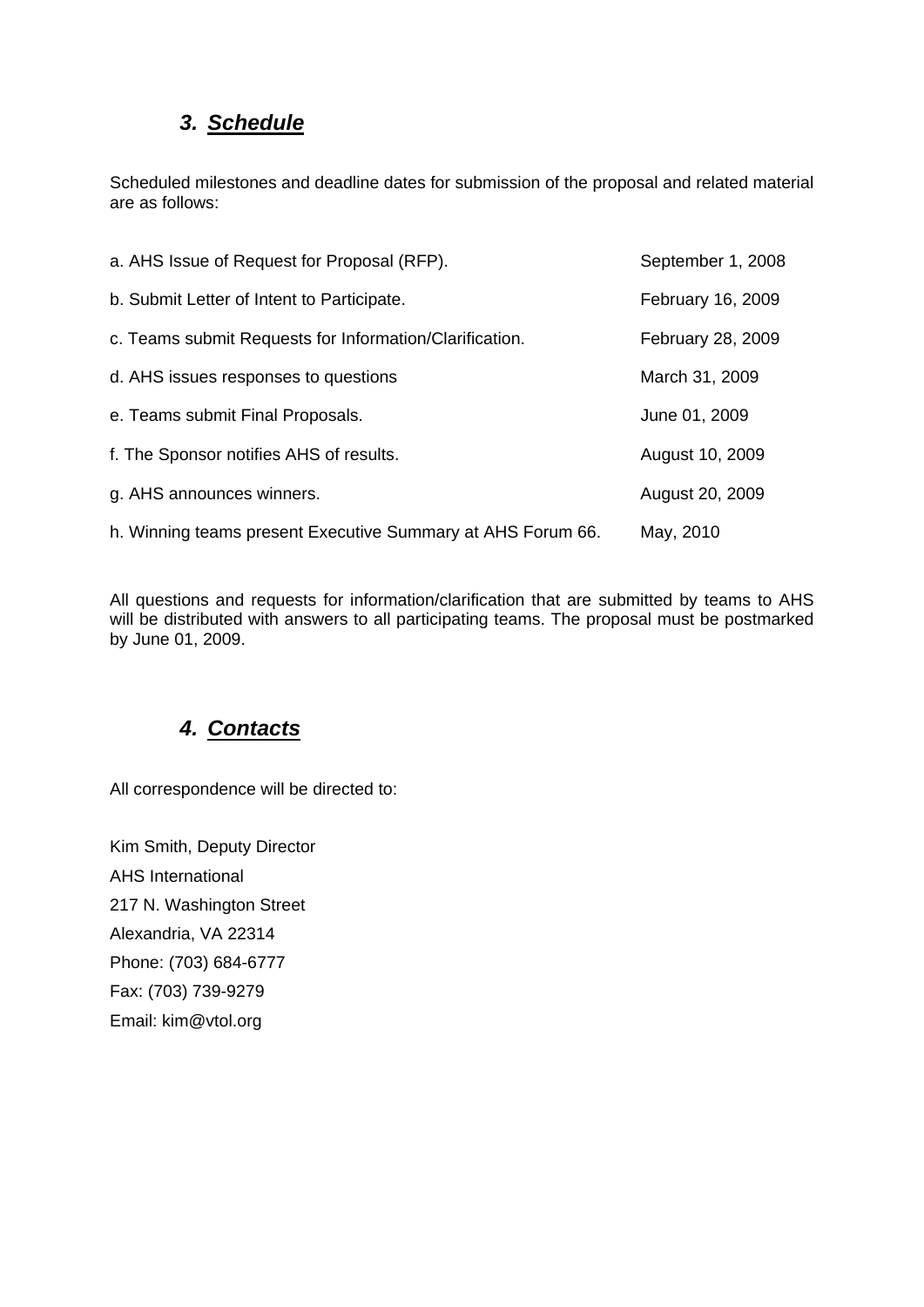# *5. Evaluation Criteria*

The proposals will be judged based on 4 primary categories, with weighting factors specified in brackets:

#### **a. Technical Content (40 points)**

The Technical Content of the proposal requires that …

- The design meets RFP technical requirements
- The assumptions are clearly stated and logical
- A clear understanding of design tools is evident
- Major technical issues are considered
- Appropriate trade studies are performed to direct/support the design process
- Well balanced and appropriate substantiation of the complete system is presented
- Technical drawings are clear, descriptive and accurately describe the complete aircraft (including relevant subsystems)

#### **b. Organization & Presentation (15 points)**

The organization and presentation of the proposal requires …

- A self-contained Executive Summary that contains all pertinent information and makes a compelling case why the proposal should win
- An introduction that clearly describes the major features of the proposed aircraft
- A well organized proposal that makes all pertinent and required information readily accessible and presents this information in a logical order (continuity of topics)
- Figures, graphs and tables that are uncluttered and easy to read and understand
- All previous relevant work be cited
- Professional quality and presentation of the proposal

#### **c. Originality (15 points)**

The originality of the proposal will be judged on …

- Vehicle aesthetics
- How much the solution demonstrates originality and shows imagination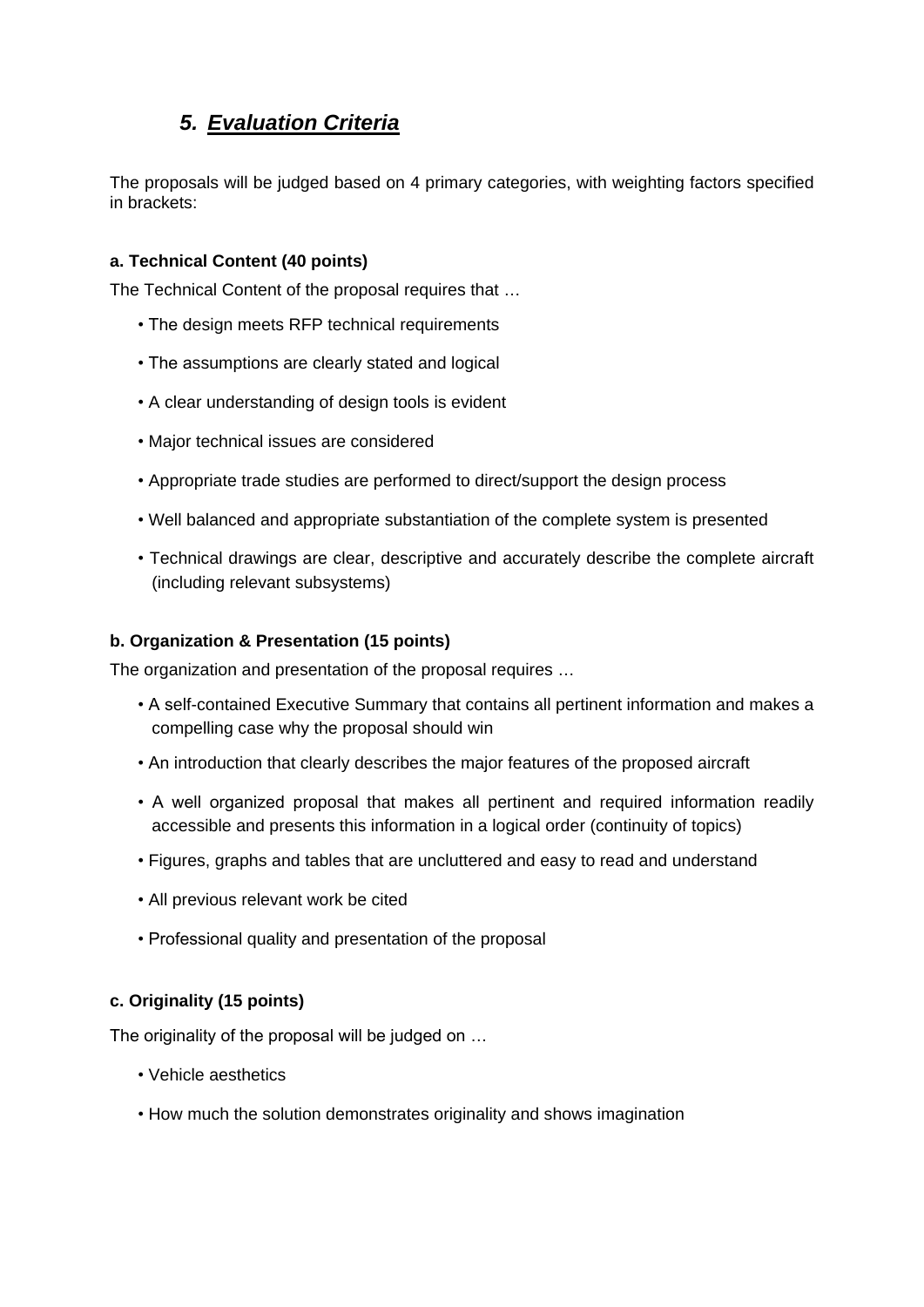#### **d. Application & Feasibility (30 points)**

The proposals will be judged on how well current and anticipated technology levels are applied to the problem, and how feasible the solution appears to be. Specifically, the proposals must …

- Justify and substantiate the technology levels that are used or anticipated
- Identify and discuss the high risk technological areas
- Discuss the influence of affordability considerations on the design process
- Discuss the influence of reliability and maintainability on the design process, including life cycle support
- Discuss how the manufacturing methods and materials were considered in the design process, including modularity and lean implementation
- Demonstrate an appreciation of how the vehicle will be used by the operator
- Identify a path to production-ready technology

In addition, the proposal should consider additional applications other than those specified in the RFP.

### *6. Proposal Requirements*

The proposal response needs to communicate a description of the design concepts and the associated performance criteria (or metrics) to substantiate the assumptions and data used and the resulting predicted performance, weight, and cost. The following should be used as guidance while developing a response to this Request for Proposal (RFP):

1. Demonstrate a thorough understanding of the RFP requirements.

2. Describe how the proposed technical approach complies with the requirements specified in the RFP. Technical justification for the selection of materials and technologies is expected. Clarity and completeness of the technical approach will be a primary factor in evaluation of the proposals.

3. Identify and discuss critical technical problem areas in detail. Descriptions, method of attack, system analysis, sketches, drawings, and discussions of new approaches should be presented in sufficient detail in order to assist in the engineering evaluation of the submitted proposal. Exceptions to RFP technical requirements must be identified and justified.

4. Describe the results of trade-off studies performed to arrive at the final design. Include a description of each trade and a thorough list of assumptions. Provide a brief description of the tools and methods used to develop the design.

5. The data package that must be provided in the proposal is described in Section 1.h. The Executive Summary Briefing should present a compelling story why your design concept should be selected. The Executive Summary Briefing should highlight critical requirements and the trade studies you conducted, and summarize the aircraft concept design and capabilities.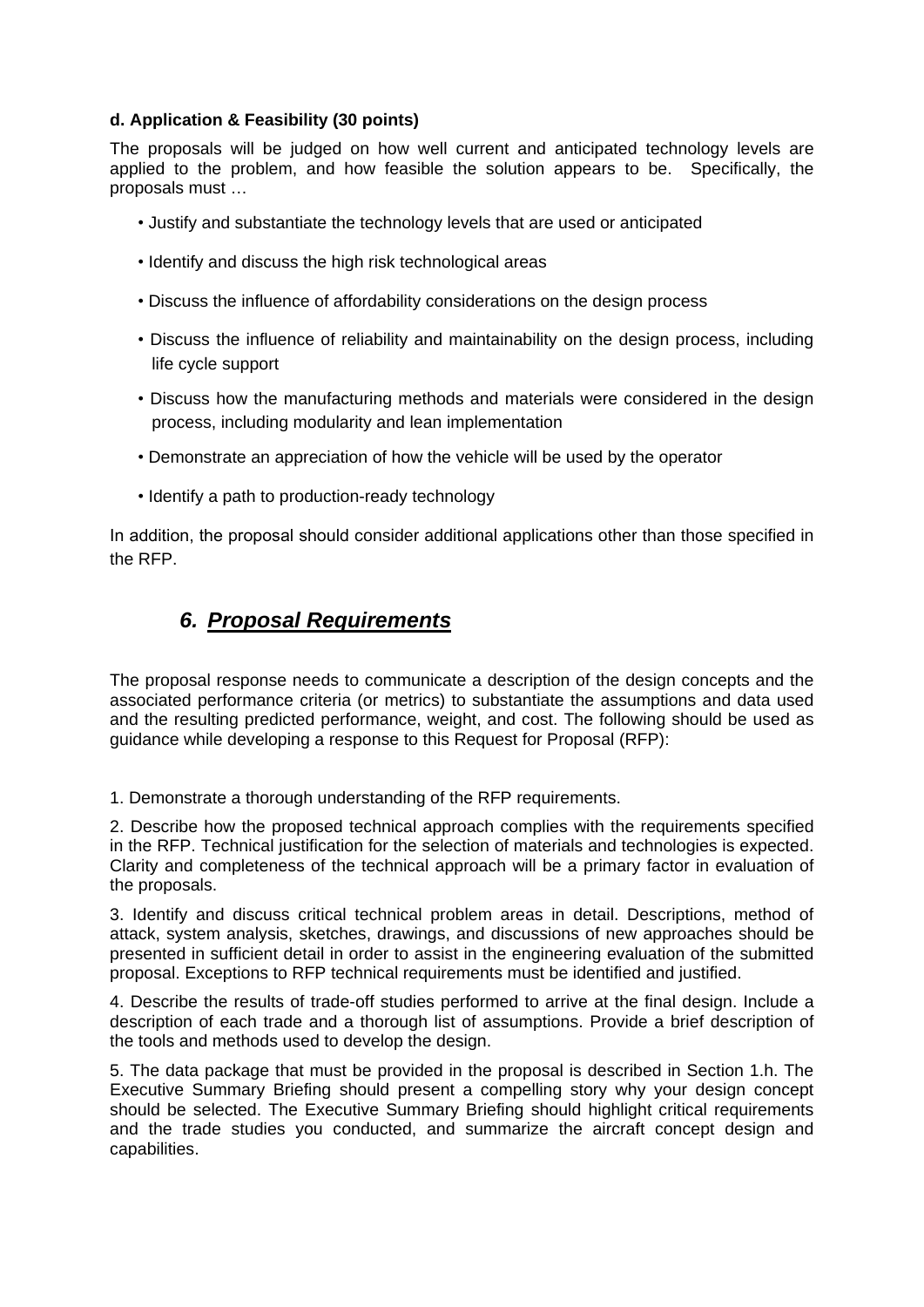# **Section 2 – Design Objectives**

# *1. Design Concept*

The rotor/drive system is the core of the helicopter and the subsystem that provides the unique capabilities of a rotorcraft. By rotor/drive system, in this RFP it is meant the combination of rotors, rotor control systems, drivetrain and engines.

Over the years countless versions of rotor/drive systems for helicopters have been proposed and, in some instances, tested up to actual flight.

However today only a few of these architectures have gained acceptance by operators and manufacturers and led to successful aircraft produced in significant numbers and operated in the field; specifically, the main-tail rotor (including NOTAR© and Fenestron©), tandem rotor, coaxial rotor and intermeshing rotor (synchropter) configurations, all connected through one or more gearboxes to one or more engines.

Benefitting from the advance in design analysis and the improvement in materials, the purpose of this year's SDC it to design a new, non-conventional rotor/drive system for a helicopter, using as a starting point an existing design in terms of size, weight and performance.

## *2. Design Objectives*

Starting from a current, in-service design, the team shall develop an alternative, nonconventional rotor/drive system, including all necessary subsystems that will endow the new design with improved performance in terms of speed, range, payload, endurance and noise signature. By non-conventional rotor/drive system it is meant any system to power the helicopter that does not fall within the abovementioned configurations.

Switching from a conventional tail rotor to NOTAR© or Fenestron© will not be considered adequate, as it is also obvious that a straight increase in size and/or power of an existing design will not be considered technically adequate as it does not add anything to the existing technology. Additionally the resulting rotorcraft will have to retain all the typical flight characteristics of rotorcraft (hovering flight, flight in any direction and capability to perform power-off autorotation landings).

The design will need to be detailed enough to substantiate clearly any performance improvement statements.

The rotorcraft should be designed using as a reference a 14CFR PART29 (or equivalent) certified helicopter of MTOW over 3500 Kgm and not exceeding 5500 Kgm. This is to provide a common reference point for all entrants.

This freedom does not allow using physically impossible solutions including but not limited to:

- Materials endowed with exceptional mechanical characteristics that are not currently available ("Unobtainium" or composites so advanced and performing that no one has seen anything such yet).
- Engines or drivetrain with mechanical or thermal efficiencies not in line with the laws of thermodynamics and the manufacturing capabilities of current industry.
- Designs where functions are not clearly defined (we want to see all pieces of the system, with enough detail that it can be understood what does what!). As a